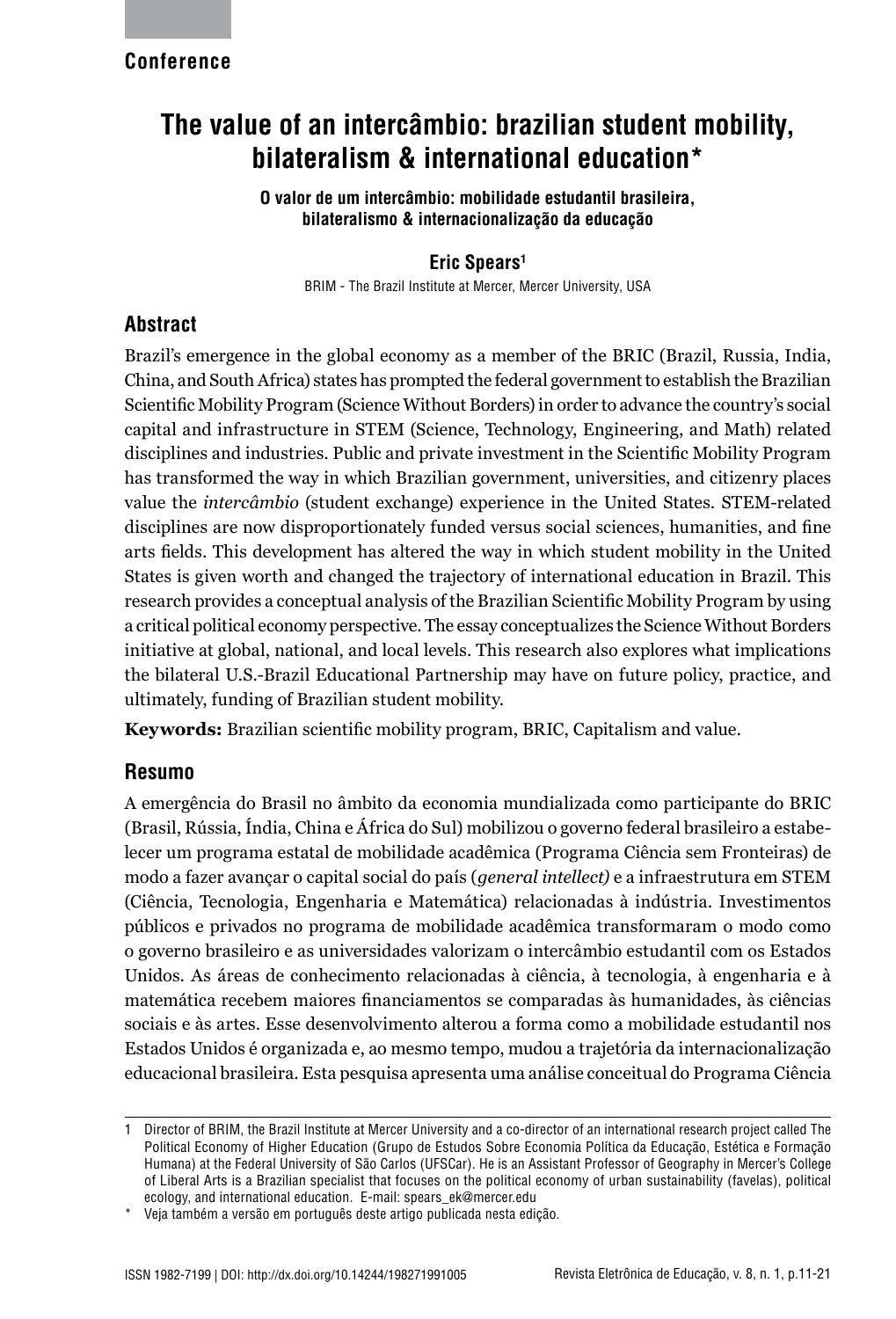sem Fronteiras, baseando-se na perspectiva de economia política crítica. O ensaio conceitua a iniciativa do Programa Ciência sem Fronteiras nos níveis mundial, nacional e local. O texto explora, ainda, as implicações que a parceria educacional bilateral Brasil-EUA poderá ter sobre a política, as práticas universitárias e, finalmente, sobre o financiamento da mobilidade dos estudantes brasileiros.

**Palavras-chave:** Programa brasileiro de mobilidade científica, BRIC, Capitalismo e valor, Ciência sem fronteira.

## **Introduction**

Student mobility between Brazil and the United States (U.S.), more commonly referred to as the *intercâmbio*, is not a new phenomenon. The *intercâmbio*, however, recently become a matter bilateral national strategic interest for both Brazil and the United States. This calculated development occurred as the fallout of the Great Recession in 2008 grasped American university budgets and as the new Brazilian President, Ms. Dilma Rousseff, took charge of a rapidly emerging economy in 2011. The bilateral ties became more strategic when President Barack Obama visited Brazil in March 2011. The leaders of the Western Hemisphere's two hegemonic economies made a pact during this visit to establish the U.S-Brazil Partnership for Education, which subsequently paved the way for the Brazil Science Without Borders (now known as the Brazil Scientific Mobility Program) in 2012.

The Brazil Scientific Mobility Program made its U.S. debut during President Rousseff's official visit to Washington, DC in April 2012. What was once a rather low-key educational exchange between Brazil and the United States suddenly took the spotlight of the diplomatic stage. The U.S.-Brazil Educational Partnership was further solidified when the U.S. Department of State identified the Brazil Scientific Mobility Program as one of the most important educational initiatives to address the needs of the twenty-first century knowledge economy (DESSOFF, 2013, p. 24). STEM (Science, Technology, Engineering, and Math) subjects were identified as strategic initiatives for the new scholarship program. Cultural exchange took a very different tone from being one dominated by foreign language development and cultural enrichment to one of preparing young adults for a STEM-driven globally competitive economy. The Brazil Scientific Mobility Program was designed to position Brazil competitively in an increasingly multipolar global political economy.

This essay addresses the recent changes in Brazilian student mobility and questions implications the U.S.-Brazil Educational Partnership may have on policy-making in Brasília and at local levels with public universities. In particular, the research takes a political economy perspective so that the mobility of Brazilian students can be understood in a broader political framework of global economics. This inquiry argues that a specific value is placed on Brazilian student mobility. The use of 'value' in this paper stems from a critical political economy perspective, which posits the term as a socially constructed set of beliefs and ideas that inform assessments and evaluations of worthiness (JOHNSTON et al. 2000, p. 886). In this sense, the value of Brazilian student mobility, and hence the objectives of the *intercâmbio* with the United States, is socially specific and legitimizes the funding of STEM related subjects over other social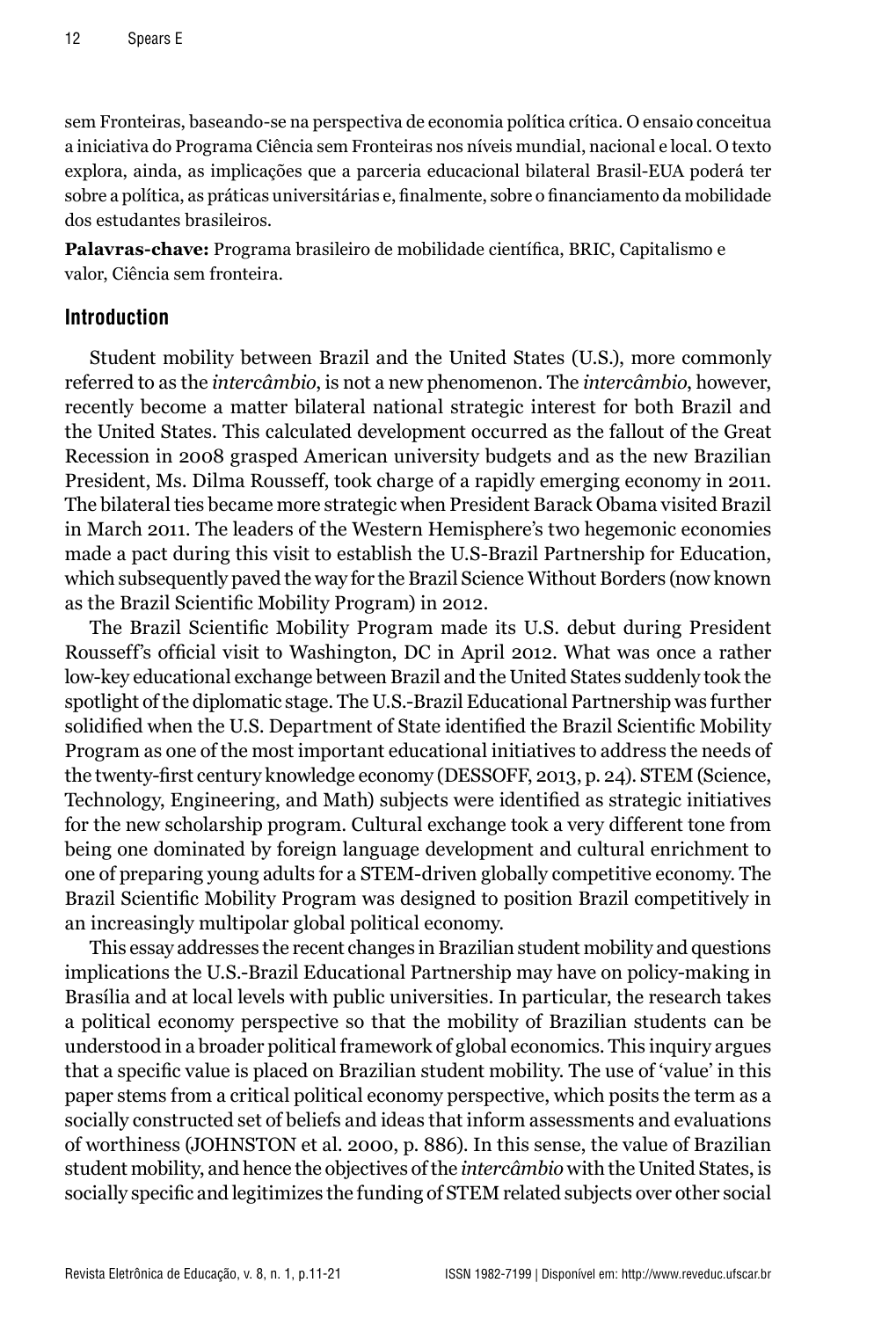science, humanities, and fine arts disciplines. This paper, therefore, seeks to identify where this new form of exchange program occurs what pitfalls for Brazilian student mobility exist within the broader framework of globalization through a conceptual analysis that meshes theory and empiricism.

#### **Brazilian higher education in the global economy**

Brazil's emergence on the global political economic landscape is rooted in late twentieth century modernization. According to Zakaria, the country's rise as one of the BRIC (Brazil, Russia, India, China, and South Africa) powers is the result of three forces: politics, economics, and technology (2011, p. 23). While Zakaria's explanation is geared toward an analysis of events at the global level, it also sheds light on how the Brazil Scientific Mobility Program is an outcome of Brazilian politics, a product of global and national economics, and a result of a technologically driven information age.

In the post-1994 *Plano Real* Brazil, national economic restructuring and the internationalization of the Brazilian public university developed side by side. Deliberate national economic restructuring plans and other political choices made by Brazil's leadership put federal universities on a new trajectory of internationalization. Presidents Fernando Henrique Cardoso (1995-2002), Luiz Inácio Lula da Silva (2003-2010), and Dilma Rousseff (2011 – Present) used Brazilian higher education as a means to national economic prominence in the global economy. The *Plano Real* established a more stable Brazilian economy in which privatization, the expansion of the middle class, and innovation occurred. The *Plano Real* is acknowledged as the most successful Brazilian national plan to stop three decades of chronic inflation. Following economic stability, public universities became the pivots of the new Brazilian economic engine but along with academic opportunity came the pressure to innovate and contribute to long-term economic development.

Critical Brazilian intellectuals, however, perceived the *Plano Real* as more than a national election outcome or a domestic economic plan. They instead observed the *Plano Real* as a comprehensive strategy connected to external economic processes of a neoliberal global economy. The *Plano Real* emerged from a set of recommendations made by the Washington Consensus, which consisted of the International Monetary Fund (IMF), the World Bank, and the U.S. Treasury. The Washington Consensus stressed macroeconomic reforms, privatization of industries, and the liberalization of trade throughout Latin America. Those economists who represented Brazil to the Washington Consensus (Edmar Bacha, Pérsio Arida, Gustavo Franco, Pedro Malan, Zélia Cardoso and Antonio Kandir) except Zélia Cardoso later became core members of the President Fernando Henrique Cardoso's economic team. These political figures are widely credited for incorporating neoliberal ideas into the new Brazilian economy, and ultimately its institutions of higher learning.

President Cardoso furthermore represents an interesting juxtaposition between Brazil's neoliberal economy and its system of higher education. Dr. Cardoso is both an academic of critical sociology (dependency theory) and an actor in Brazil's neoliberal agenda. It is perhaps with this insight that Cardoso (2001) acknowledges the difficulty with integrating Brazil's political ambitions with its country's academic culture. According to Cardoso, "every time one speaks of transformation, one speaks of the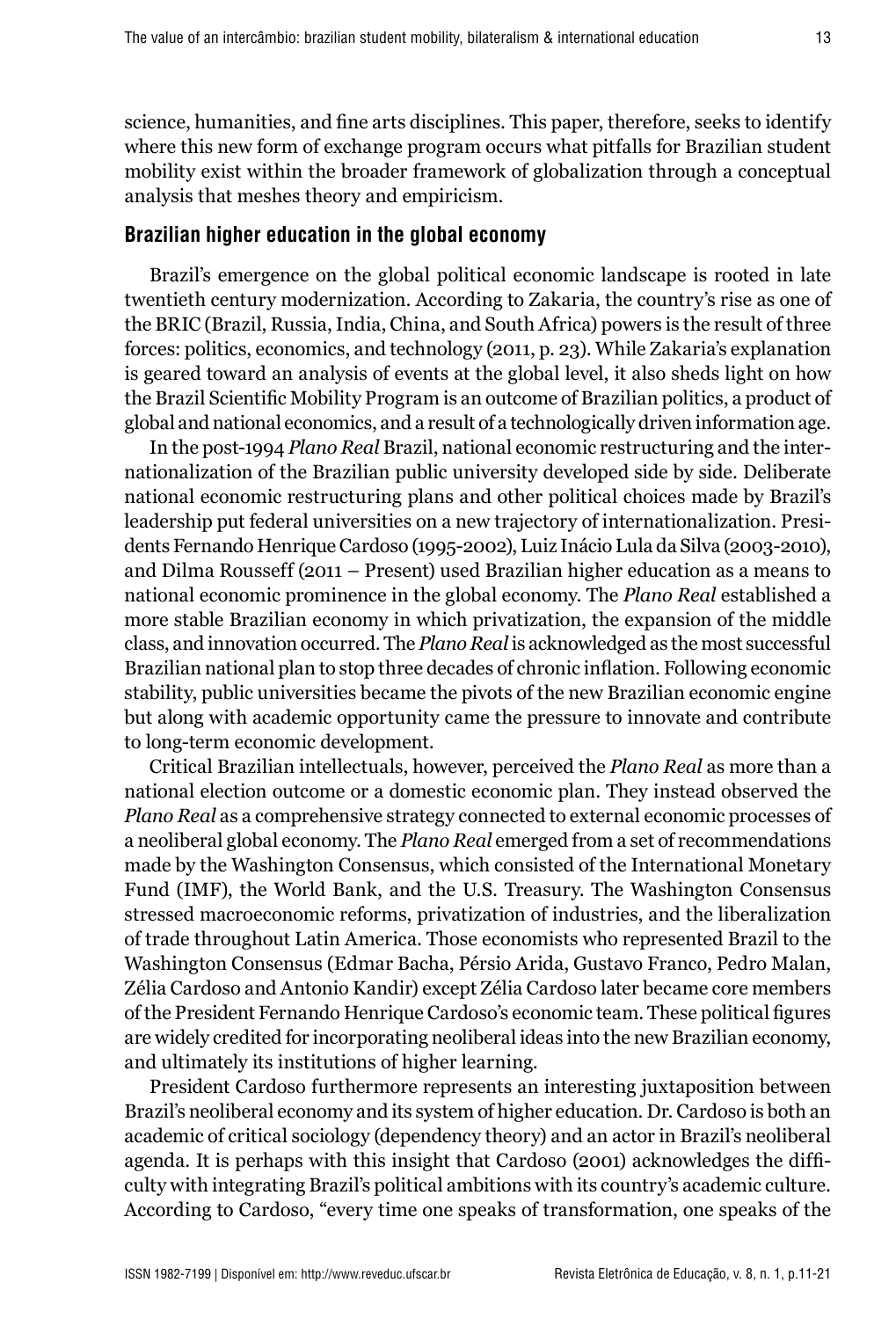values and the objectives and the direction of the transformation" (CARDOSO, 2001, p. 182). Cardoso's remarks is directly to the concept of values, or arguably, national interests. But whose values are represented: those of the political establishment or of academe? Cardoso further addresses this broader concern with the following thought.

> In the context of the relationship between the academy and political action, one might wonder: What are the parameters of change? How are the ideals that guide transformation effort defined? If we confront these questions in the light of our practical experience, we realize that quite often the attitudes of intellectuals and politicians, paradoxically, invert the separation between facts and values (CARDOSO, 2001, p. 183).

Here, Cardoso explains Brazil's national interests are often interpreted differently from the national 'values' depicted by academics

With respect to the internationalization of Brazilian higher education, the Brazil Scientific Mobility Program has a certain set of values (political, economic, and social) that reflect the country's national interests. The high-level priority and funding of STEM-related disciplines, for example, are the outcome of Brazil's necessity to compete in the global neoliberal economy. These values determined by the global economy and Brazilian decision-makers, however, differ from many scholars within the academy. The value (and economic rationale) given to STEM-related subjects over the social sciences, humanities, and the fine arts peg Brazilian student mobility to a set of socially constructed beliefs and ideas formed in Brasília and by neoliberalism.

Given that the social relations between the academy and the political world are deemed paradoxical, I argue that the 'value' being placed on Brazilian student mobility is more akin to Harvey's (1996) explanation of 'value' as being a contradictory process. According to Harvey:

> This process definition differs radically from that typically incorporated into neoclassical economics where capital is treated as an unproblematic (i.e., noncontradictory) stock of assets (of things) with certain qualitative and quantitative attributes which, when set in motion by human agency, embody causative powers (e.g., capital investments creates unemployment) (HARVEY, 1996, p. 63).

Since the days of the military dictatorship (1964-1985), Brazil has endeavored a path of international recognition as a geographically large country with political and economic valor. The Brazil Scientific Mobility Program is simply a reincarnation of this philosophy and is designed to rival the number of science and engineering students from China and India, both of which send tens of thousands of undergraduate and graduate students to the United States. A recent report in *The Chronicle of Higher Education* further reinforces Brazil's competitive need to compete on the global stage. According to *The Chronicle*, as recently as the 1960s, about forty percent of scientific research was still published in languages other than English but by the year 2000 had risen to about eighty-five percent, and in 2013, ninety percent (MONAGHAN, 2013). Brazilian student mobility is an upshot of this global trend and a result of capital's need produce scientific research into industrial output. This point is supported by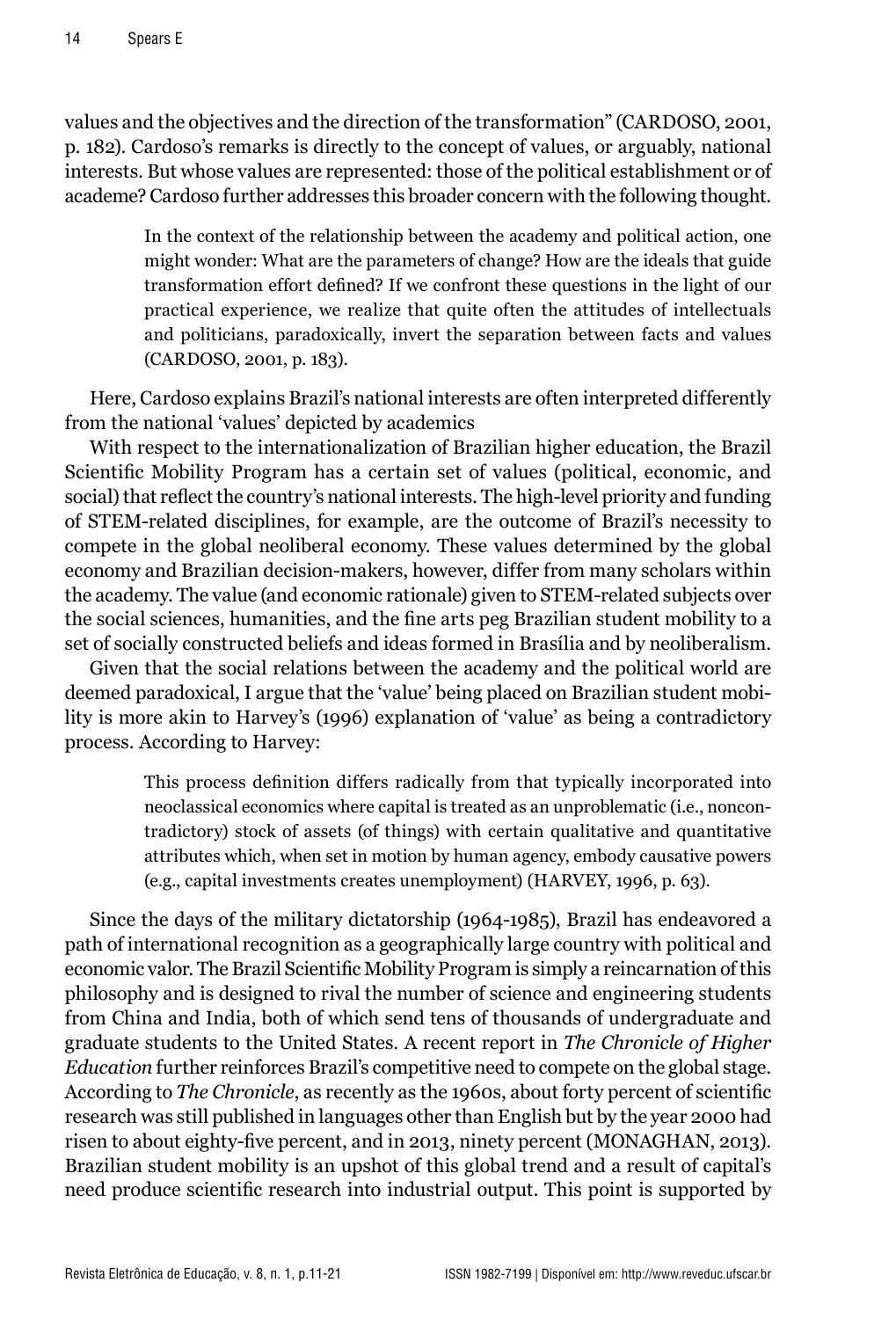Lucena's argument that science is not a product of capitalism (it predates the current economic system) but instead will exploit science to reflect its own interests (profit) (LUCENA, 2008, p. 91). Within the context of the Brazil Scientific Mobility Program, capitalism will attempt to use this scholarship program (and its students) to reflect its own systemic interests.

## **Brazilian student mobility in the United States**

The internationalization American higher education is intrinsically tied to U.S. national, regional, and state economies. International student mobility is recognized as a sizeable export service-oriented economy by the United States Department of Commerce. NAFSA International Educators Association, the largest professional organization of international educators in the world, calculated the levels of investment that international students contribute to the American economy. In its most recent report, NAFSA determined that overseas students contribute \$21.81 billion dollars to the U.S. economy through tuition, fees, and other expenses (e.g., housing, food, cars, clothes, etc.) (NAFSA, 2013).

This revenue is more perceptible when examined at regional and statewide scales. NAFSA reports, for example, that international students contributed \$5.4 billion to the Southeastern United States' economy and, \$463,000,000.00 to the State of Georgia economy, where I am located. Both public and private universities, colleges, and other businesses shared the income generated in the Georgia.

| <b>TWOTE</b> 1 Decretion 1 degree on the state of Secretary (SSTI) |                  |                  |                  |                  |  |  |  |
|--------------------------------------------------------------------|------------------|------------------|------------------|------------------|--|--|--|
| <b>Enrollment</b>                                                  | <b>Tuition</b>   | Living Expenses  | Less U.S.        | Total            |  |  |  |
|                                                                    |                  |                  | Support          | Contribution     |  |  |  |
| 16,193                                                             | \$370,993,788.30 | \$288,405,912.15 | \$196,444,199.84 | \$463,000,000.00 |  |  |  |
| Source: NAFSA Economic Impact Statements 2011-2012                 |                  |                  |                  |                  |  |  |  |

**Table 1 -** Economic Impact on the State of Georgia (USA)

Foreign student tuition revenue is an important part of a university's annual budget, as it helps to offset program-related expenditures. International students, however, are not perceived as only revenue but are also integral to a university's cultural diversity and intellectual capital. In effect, Brazilian students are a part of a university's business plan but are valued as vital part of the university's student life, in and out of the classroom. It is with this economic rationale that we examine the current volume of Brazilian undergraduate, graduate, and postdoctoral students studying the United States.

Brazil has never ranked in the top ten of countries that send foreign students to the United States. Brazil ranked  $14<sup>th</sup>$  in all the countries sending international students to the United States. According to data compiled by the IIE (Institute for International Education), 9,029 Brazilian students studied in the United States during the 2012 calendar year. This is an unprecedented number of Brazilians in the U.S. given that approximately 1,000 Brazilians studied on American campuses in the year 2000. Both China and India ranked in first and second place, respectively. The other BRIC cousin, Russia, ranks even lower than Brazil at  $25<sup>th</sup>$  place (4,805 students). The following table compares Brazil to the other top three sending countries in the world: China, India, and South Korea.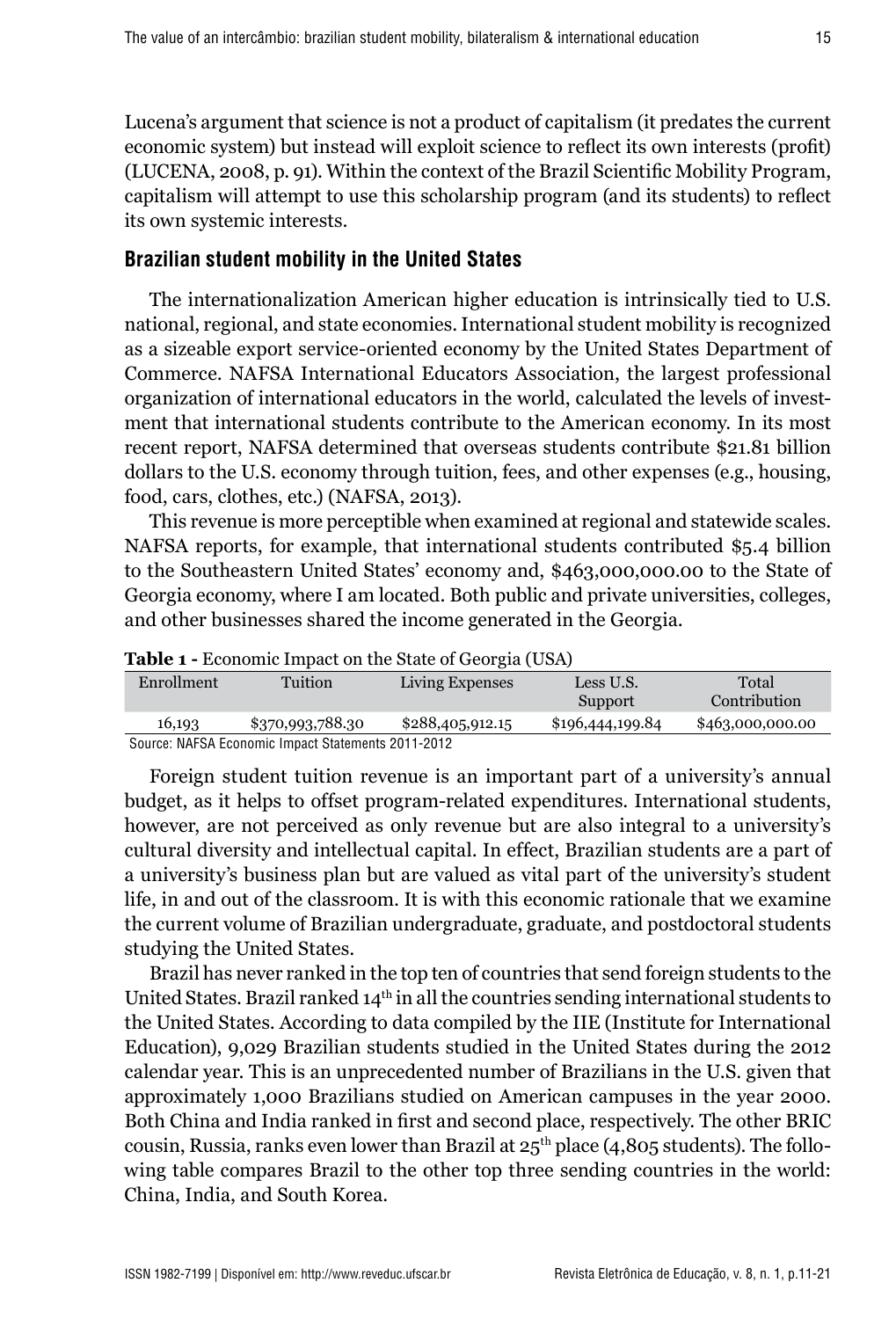| Rank           | Country     | 2010/12 | 2011/12 | 2011/12 (% of Total) | % Change |
|----------------|-------------|---------|---------|----------------------|----------|
|                | China       | 157,558 | 194,029 | 25.4                 | 23.1     |
| $\overline{2}$ | India       | 103,895 | 100,270 | 13.1                 | $-3.5$   |
| 3              | South Korea | 73,351  | 72,295  | 9.5                  | $-1.4$   |
| 14             | Brazil      | 8,777   | 9,029   | $1.2\,$              | 2.9      |
| 25             | Russia      | 4,692   | 4,805   | 0.6                  | 2.4      |

**Table 2 -** Comparison of Top-Ranking Sending Countries & Brazil

Source: IIE Open Doors (2013)

The Brazil Scientific Mobility Program, while not the only channel through which Brazilian students migrate to the United States, was a significant contributor to the increase in enrollments. The Brazil Scientific Mobility Program has presented an aggressive agenda to send 100,000 undergraduate students abroad, with at least 50,000 students going to the American campuses over the next five academic years (and ultimately send American undergraduates to study abroad in Brazil).

The Brazilian federal government will support 75,000 students while the other 25,000 will be underwritten by endowments from private enterprise. When seen in a global context, it is evident that the Brazil Scientific Mobility Program is designed to strengthen Brazil's ties with its other large Western Hemisphere partner, the United States, and other national economies in the core of the global political economy (e.g., those in the European Union, Australia, and South Korea). The mobility program also serves as a competitive means to better position Brazil against Asian rivals (China, India, and South Korea) as a stronger trading partner with the United States. Brazil's relative geography, language, and Western cultural traditions are closer to that of U.S. than its Asian peers, placing the South American giant in a favorable position to attract foreign direct investment, joint-ventures, and bilateral research and innovation in science and engineering (e.g., Petroleum).

Per data from the IIE (2012), the United States is thus far the largest recipient of Brazil Scientific Mobility scholarships. The IIE ranks the top recipient countries as well as the Brazilian agencies that fund the students: CNPq (the Brazilian Ministry of Science and Technology's National Council for Scientific and Technological Development) and CAPES (the Ministry of Education's Federal Agency for the Support and Evaluation of Graduate Education). Balbachevsky notes, however, that initial reports regarding the Brazil Scientific Mobility Program stresses problems finding candidates with adequate language proficiency skills, such as English, to fill the number of allotted scholarships (BALBACHEVSKY, 2013, p. 127).

| Tunic, 1             |                  | Trainber of Brazilian belenting mobility beholdfollips fival aca |       |
|----------------------|------------------|------------------------------------------------------------------|-------|
| Country              | CNP <sub>G</sub> | <b>CAPES</b>                                                     | Total |
| <b>United States</b> | 2,110            | 1,954                                                            | 4,064 |
| France               | 1,257            | 1,759                                                            | 3,016 |
| Portugal             | 1,986            | 0                                                                | 1,986 |
| Spain                | 1,575            | 0                                                                | 1,575 |
| Germany              | 565              | 531                                                              | 1,096 |
| UK                   | 495              | 479                                                              | 974   |
| Canada               | 902              | 71                                                               | 973   |
| Italy                | 443              | 285                                                              | 728   |
| Australia            | 264              | $\mathbf 0$                                                      | 264   |
| Netherlands          | 182              | $\mathbf 0$                                                      | 182   |

**Table 3 -** Number of Brazilian Scientific Mobility Scholarships Awarded

Source: IIE Center for Academic Mobility Research (2012)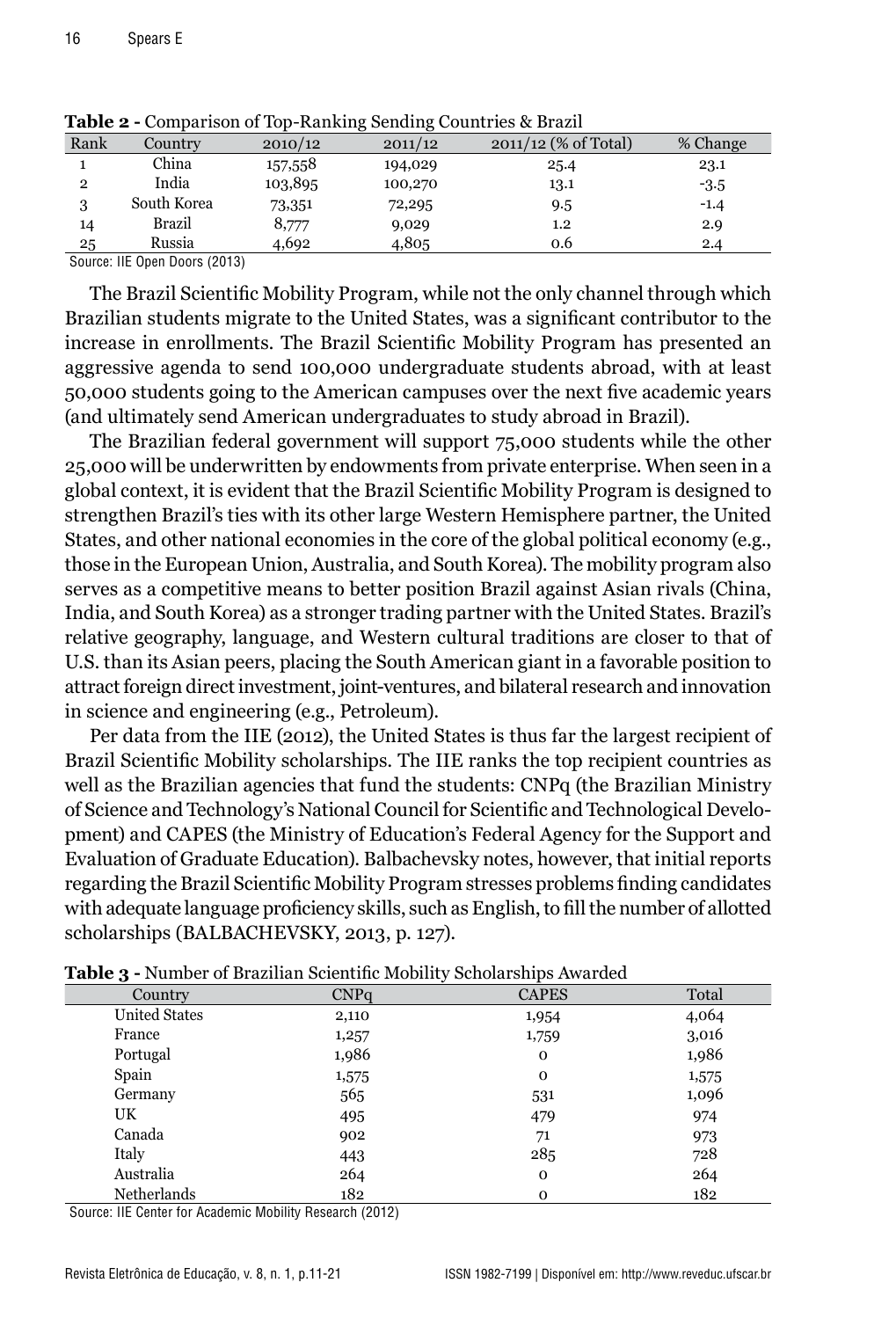The majority of Brazilian students who traveled to the United States in the 2011-2012 academic year (August – May) were undergraduates in STEM related or business-related fields, such as industrial management. The percentages of Brazilians on American campuses were as follows: 46.7 percent (undergraduate), 32.7 percent (graduate), 11.6 percent (other, such as post-doctorate or non-degree programs, such as English as a Second Language), and 9.1 percent (Optional Practical Training – a U.S. government approved professional development work program) (MONKS, 2012, p. 3).

With respect to the Brazil Scientific Mobility Program, the IIE reports that 1,954 students were already placed at 238 U.S. host institutions in 46 states in the fall semester of the current 2012-2013 academic year (August-May). Nearly three-fourths of the students are engineering and computer science courses, with particular focus areas in mechanical engineering, electrical engineering, computer sciences, industrial engineering, and chemical engineering. The IIE also finds that female students in the Brazilian Scientific Mobility Program are more likely to major in medical fields or the hard sciences than their male counterparts. Finally, approximately one-third of Brazilian Scientific Mobility students participated in academic training, including internships.

A synthesis of these data can be made within a critical political economy framework. The data, when combined, reflect a pattern of neoliberalism and interdependency among the core and BRIC actors of the global political economy. While the BRIC states are considered political and economic allies, they nonetheless compete against one another for global prominence, economic development, and technical innovation. The common political denominator in this equation of the educational marketplace is the United States, which lies at the nexus of the global economy. Brazil and its BRIC allies engage in bilateral educational ties with the United States to further their political and economic footing in the multipolar world given that English is now the international *lingua franca* of science, engineering, and business. Their ties with American universities is a crucial step toward leadership in a neoliberal economy that values the innovation of science and technology over the social sciences, the humanities, and fine arts. Yet these ties also present new challenges and concerns for Brazilian public universities.

#### **Brazilian student mobility: opportunities, realities and pitfalls**

The Brazil Scientific Mobility Program offers tangible benefits to students, researchers, universities, and the Brazilian government. The most obvious, and important, learning objective of the Brazilian Student Mobility Program is the transformational change among Brazilian students who engage in meaningful intercultural exchange. Study abroad is one of the most powerful experiences that a young adult can have during the formative years of her or his professional life. Those Brazilians in the United States have opportunities beyond the STEM subjects to engage in a broader array of the liberal arts and business education, which are not so readily available in Brazil's discipline only curricular tracks. The ability for Brazilians to broaden their intellectual horizons while making lifelong friendships and professional connections is in many respects, priceless. Yet the politics surrounding the economy of Brazilian student mobility suggest a more complex scenario.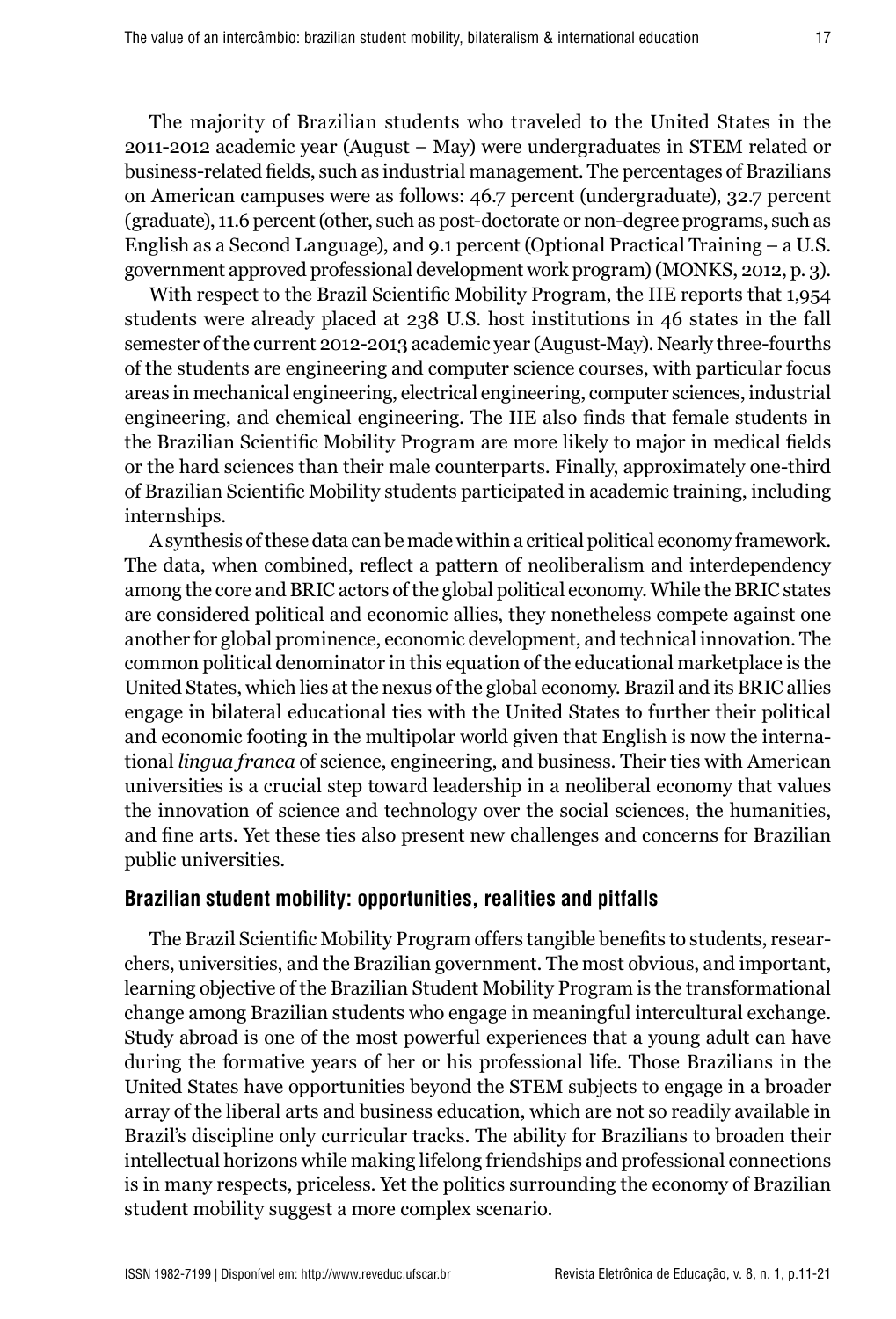The altruistic nature of the Brazilian Student Mobility Program is mediated by a set of national and local interests that stem from the Brazilian federal government to local public universities. The internal dynamics of Brazilian university politics result from the external economic pressures in the global economy and the bilateral ties with the United States. Fundamentally, the launch of the Brazil Student Mobility Program was intentionally directed to serve both the interests of the Brazilian and American economies. It was not exclusively rooted in transforming individuals with education abroad. The Brazil Scientific Mobility Program is instead a Brasilia oriented economic stimulus package designed to boost STEM related research, industry, and global prominence. The Brazilian government, along with private industry, intends to spend billions of *reais* over the next few years in order to foster more intellectual social capital in order to advance the infrastructure and innovation needs of a growing economy.

The United States government's role, per President Obama's visit to Brazil, is to export American industry – and this includes the exportation of United States higher education. The strength of the American economy in the global age is rooted in its ability to attract both domestic and foreign talent to the forefronts of research and innovation. It would be naïve to assume that Brazilian student mobility were simply a form of reciprocal cultural exchange, although this certainly is one of its best dividends.

Much like their Brazilian counterparts, American universities are increasingly expanding their international recruitment plans to offset budget cuts that resulted from the prolonged Great Recession, which began in late 2008. The Brazil Scientific Mobility Program is an important element to these endeavors. American public and non-profit universities and colleges do not look at foreign students as exclusive profit. The administrations and faculties at U.S. universities and colleges acknowledge that attracting cultural diversity, intellectual expertise, and highly qualified students strengthen their curricular repertoire and make the overall learning experience more rewarding for all students (domestic and foreign), teachers, and researchers. Yet we would limit analytical scope if we also did not acknowledge that the campuses with higher levels of cultural diversity, intellectual capital, and high achieving students are in fact more competitive against their peer institutions in a market-driven educational economy. In order to attract the best students, American universities and colleges must possess the most talented individuals and provide the best learning experiences (in and out of the classroom). The same could be said for the competition among Brazilian public universities to send more of their students abroad via the Brazil Scientific Mobility Program.

The Brazil Scientific Mobility Program has a crucial role in this larger scheme of enrollment management in the global political economy. Neither the benefits of cultural exchange *nor* national economic interest *nor* the pursuit of university revenue is a negative aspect to international education. Each one, in fact, has an important role in the interdependent economy of higher education and as the NAFSA data demonstrate, a vital part of local, regional and national economies.

The Brazil Scientific Mobility Program, nevertheless, does present certain ramifications on non-STEM disciplines in Brazilian public universities. Brazilian federal and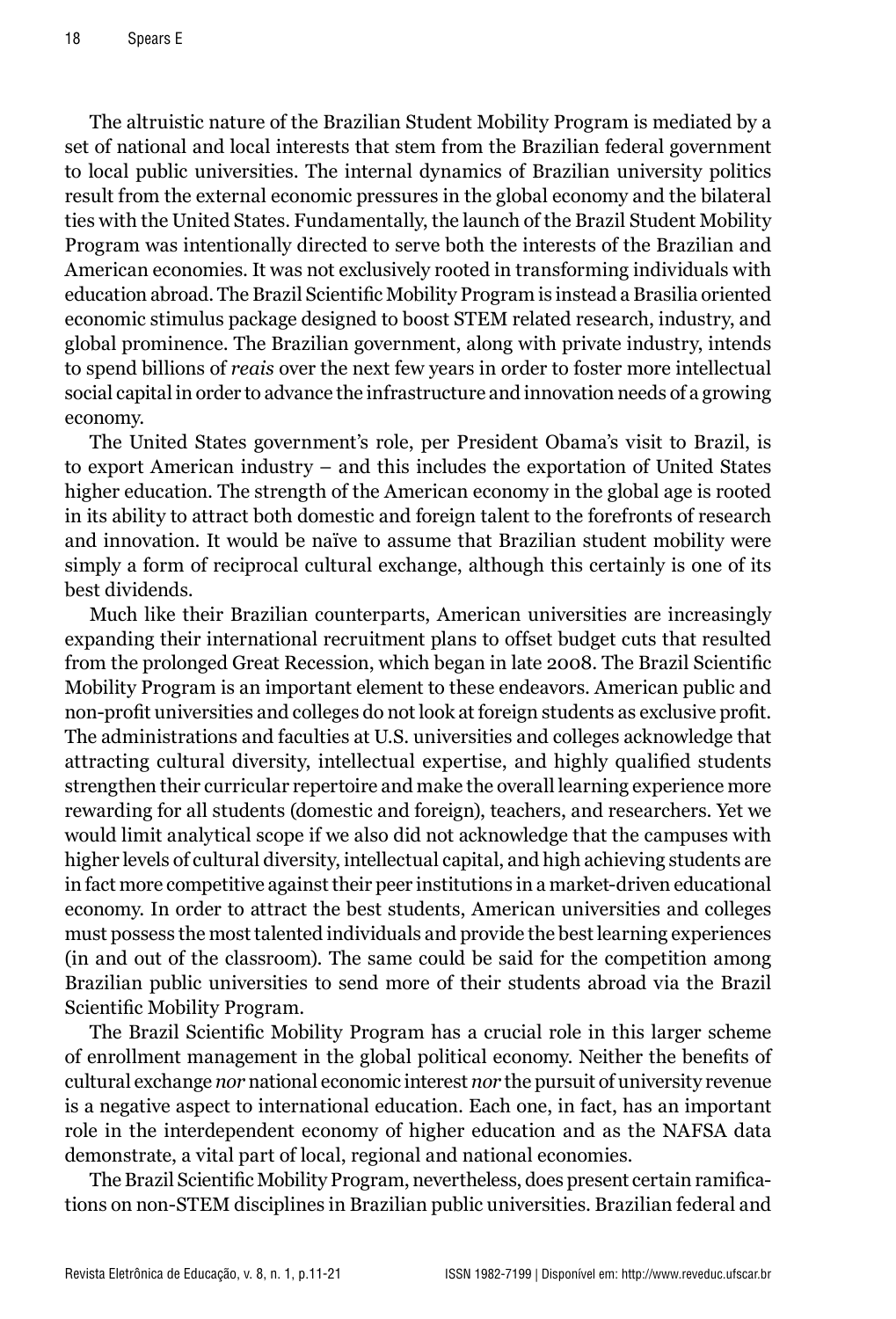state funds are prioritized for STEM related studies over the social sciences, humanities, and the arts, given these applied disciplines more 'value' in higher education. Yet these liberal arts play instrumental roles in twenty-first century globalization as they shed light on the dimensions of interrelated peoples and cultures. The liberal arts also strengthen Brazilian social capital in a multiplicity of ways.

Brazilian public universities once had a more even playing field in terms of funding and importance. The innovation economy of the twenty-first century, however, unevenly places prominence on science, technology, engineering, and mathematics. The global political economy fueled by capitalism places more value on these disciplines, which in turn generates a new set of social relations within the Brazilian public university. This socially constructed 'value' reinforces how international education is employed as a national economic strategy.

The Brazil Scientific Mobility Program also runs the risk of subjecting its students to a commodity market environment if it permits student recruitment agencies with having an unfettered role with facilitating bilateral ties between American and Brazilian universities. Student recruitment agencies have long been a controversial element in international enrollment management. The economic and pressures placed on American universities to increase foreign student enrollment pave the way for third party recruiting agencies to serve as a contracted branch of enrollment management. American universities run the risk of becoming too reliant on third party recruiters, whose motives are not educational but rather 'profit-driven.' Such an overreliance enables these agencies to transform students into 'clients.' This change in perspective reflects a philosophical paradigm shift in the purpose of international education and its public mission to one of market-driven commodification. According to Barmak Nassirian, of the American Association of Collegiate Registrars and Admissions Officers, "the credibility of American higher education is at risk if we begin to parcel out pieces of it (international student recruitment) like car sales" (NASSIRIAN as quoted in FISCHER, 2011).

### **Final considerations**

The Brazil Scientific Mobility Program, as well as international education at-large, is undoubtedly entrenched in the dynamic neoliberal global economy. The U.S.-Brazil Educational Partnership is designed to send Brazilian foreign talent to American universities and stimulate Brazilian economic innovation. The Brazil Scientific Mobility Program aims to increase Brazil's relative hegemony among its BRIC peers and Mercosul partners, making it as much a form of foreign policy as it is educational policy. This Brazilian reality sheds light on three final considerations that need further thought and debate: achieving global prominence, undermining other disciplines at public universities, and turning students into educational commodities.

**Brazilian Global Prominence:** The endeavor to have global prominence in 'a post-American world,' to use Zakaria's (2011) terminology, will require more than just funding thousands of Brazilian university students with a year abroad in training. Brazil must find a way to absorb its returning talent into its national economy. Bhandari and Blumenthal (2009) remind us that emerging economies, such as Brazil, traditionally have been the suppliers of international students to the United States but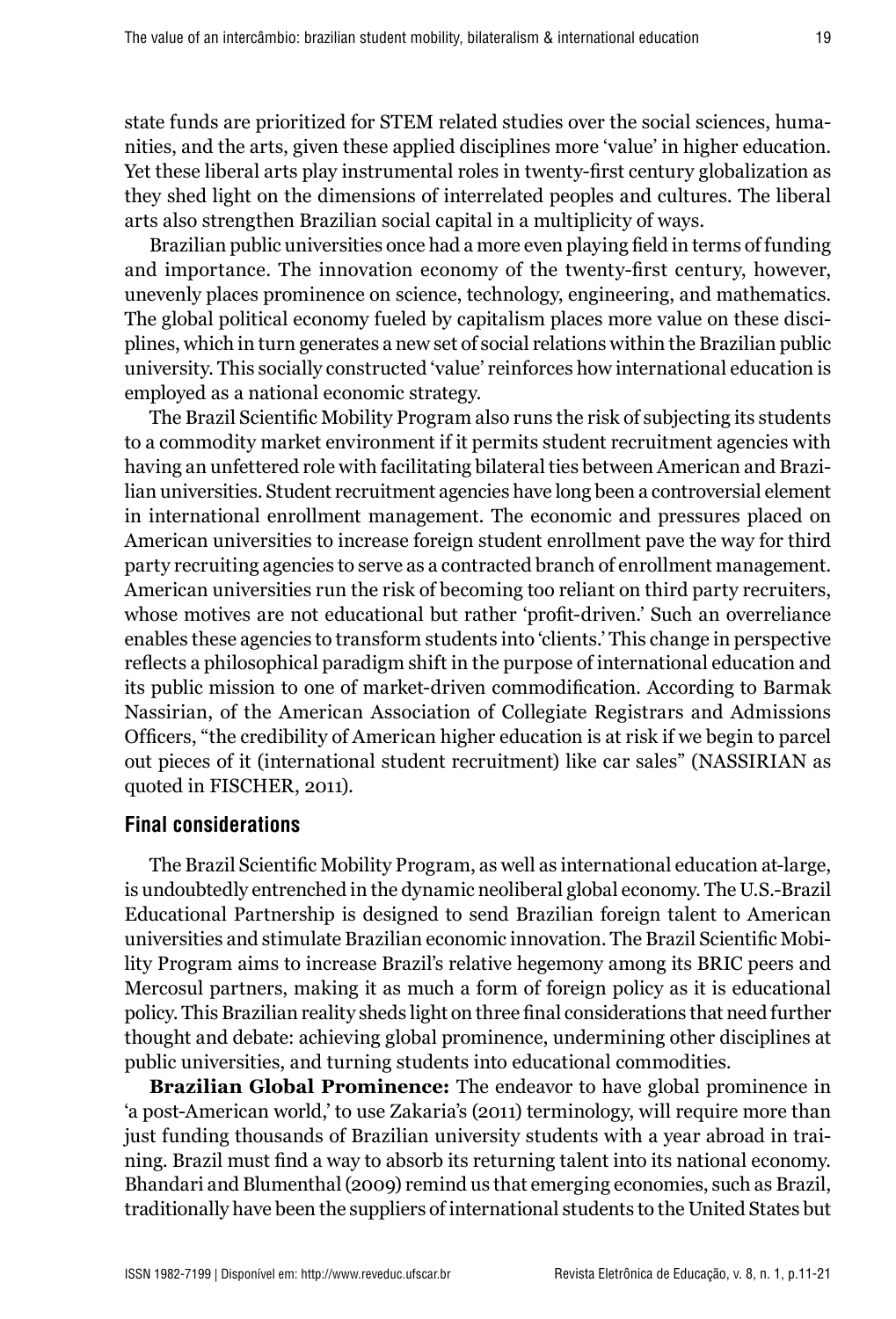are faced with the serious task of being able to provide their students with employment after their *intercâmbio* ends. Brazil's economy must be able accommodate its returning students into formal employment if it is to further its hegemonic agenda. The Brazilian economy was insulated from the 2008 economic crash by having continued economic growth. The growth rates of seven percent have now slowed to around three percent but economic policies must incorporate the amount of *reais* spent on scholarships and provide other incentives for industry to hire its education young adults. The recent urban riots in one hundred Brazilian cities reflected a national sentiment of frustration with the increase in costs of living, political corruption, and federal subsidies to support the 2014 World Cup. Brazil will not be able to have 'order and progress' toward its global ambitions if it cannot demonstrate to its citizenry that the funding of the Brazil Scientific Mobility Program is an investment that not only furthers the national economy but converts into highly-skilled employment for tens of thousands of young adults. Brazilian citizens may not be patient as the presidential elections take place in the near future.

**Disproportionate Disciplinary Funding:** With respect to Brazilian student mobility, special attention must be given to the unintended consequences of broad- -stroked scholarship schemes on other relevant disciplines, such as the social sciences, humanities, and arts. The Brazil Scientific Mobility Program is very important to the health of the Brazilian economy as well as its social capital but the scholarship program also risks undermining its fellow disciplines in public universities. There is also a direct market-related consequence among government agencies, private enterprise, and students to perceive the social sciences, humanities, and arts have a lower 'value' than those in the STEM related disciplines. This socially constructed idea ultimately translates into the uneven funding of curricula, research, and salaries. Teixeira (apud SGUISSARDI, 2009, p. 15, translation by BUSATTO SPEARS, 2013) reminds us that the academy is an indispensible institution inherent to society and without it individuals have no autonomy and are unable to think for themselves. Hence, the liberal arts have a formative role in twenty-first century globalization and to undermine them would be a detriment to Brazil's social responsibilities, cultural morals, and artistic contributions at home and abroad.

**Students as Commodities:** Finally, Brazilian academia must be mindful of the controversial ethics behind third party international student recruitment. Brazilian educators and policy-makers must recognize and accept that higher education is both a public trust and a global business. The fluidity of the global political economy has already infiltrated the academy and American campuses are increasingly dependent on international student tuition revenue. Brazilian government agencies and public universities, however, need to be mindful of proprietary 'third party' recruiting agencies. While there are many enrollment management firms that approach their business with dignity and ethics, there are also numerous others who target students as a commodity with an assigned market price per head. This tactic undermines the philosophy of higher education, the beauty of cultural exchange, and the goal of advancing Brazilian social capital. All of these considerations need be made if the *intercâmbio* is to have true value.